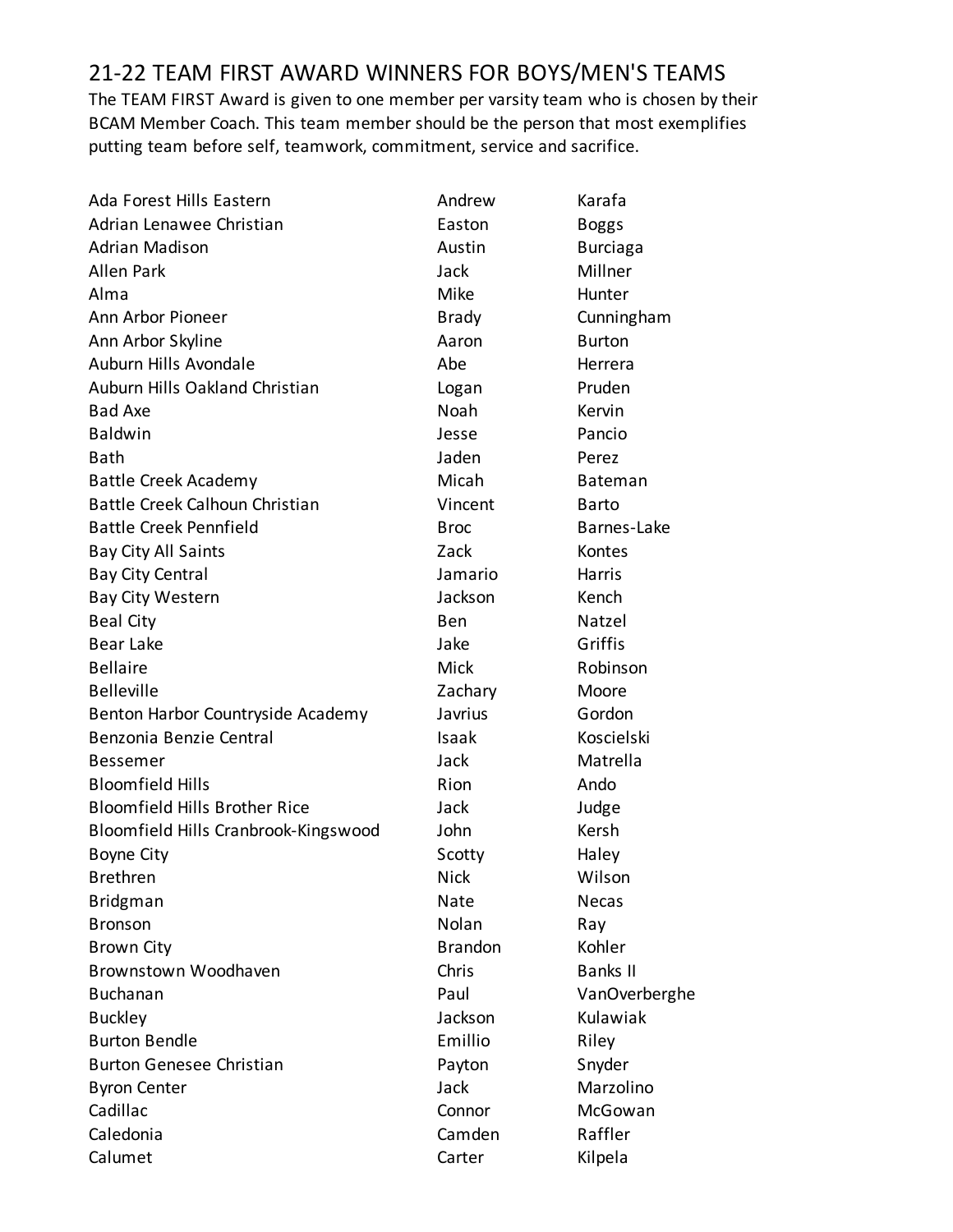Caro Colin Lawrie Carrollton Grant Wood Carson City-Crystal Carson City-Crystal Carson City-Crystal Communisties Consumer Communisties Communisties Co Cass City **Cass City Cass City Cass City Cass City Cass City Cass City Cass City C** Center Line **Center Contract Center Contract Center Contract Center Contract Center Contract Center Contract C** Chesaning Jackson Thiel Clarkston **Clarkston** Dietlin Climax-Scotts Jackson Lawrence Clinton Township Chippewa Valley **Ryan** Ryan Schuster Coldwater **Aaron** May Coleman Conner Schrank Coopersville **Coopersville** Rogan VanSickle Corunna Carson Reed Croswell-Lexington Peyton Edwards Custer Mason County Eastern The County Crawford Dansville Stec Dearborn Advanced Tech Peace Little Dearborn Edsel Ford Hesham Baalawi Dearborn Heights Annapolis **Darreus** Darreus Reese Dearborn Heights Crestwood and Hussein Zein Detroit Cass Tech Cameron Cameron Candler Detroit Country Day **Ali** Ali Kazziha Detroit Douglass and The Library School and Jahi Gibson DeWitt Landen Taber Dryden and Den and Den and Den and Den and Den and Den and Den and Den and Den A East Jackson **Mason** Dingee East Jordan Granger Kitson Edwardsburg **Mason** Crist Elk Rapids Charlie Ward Escanaba Zach Morehouse Essexville Garber Elijah Theisen Ewen-Trout Creek Jonah Nordine Fenton **Austin** Pedlar Flat Rock **No. 2018** 2018 The Moosekein Flint Carman-Ainsworth Joshua Gibbs-Baker Fowler Seth Armbrustmacher Seth Armbrustmacher Fowlerville Trevor Cockerill Frankenmuth **Floyd** Atwood Freeland East Controller East Controller East Controller East Fremont **Chase** Chase Rasmussen Fruitport Calvary Christian and Indiana Josiah Jackson Gladwin **Connor** Dee Gobles **Cobles Cobles Preston Preston Zantello** Goodrich Collin Fernald Grand Blanc **Grand Blanc Contract Contract Contract Contract Contract Contract Contract Contract Contract Contract Contract Contract Contract Contract Contract Contract Contract Contract Contract Contract Contract Contra** Grand Haven **Charlie** Gretzinger

Canton **Canton** Canton Canton Ryan Ryan Tarquinto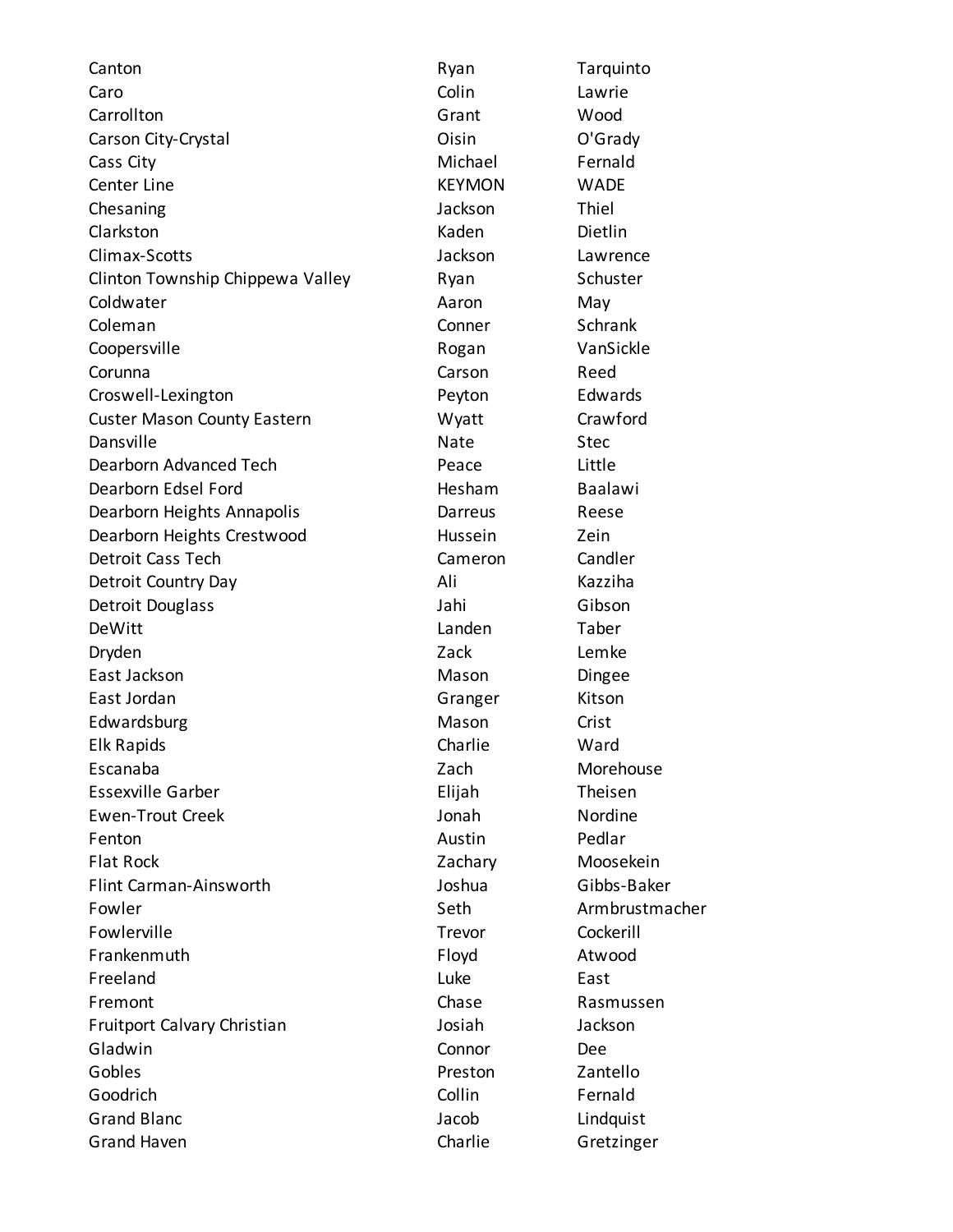Grand Rapids Catholic Central Ben Ben English Grand Rapids Christian and The State State State and Rainey Grand Rapids Covenant Christian Caden Engelsma Grand Rapids Forest Hills Central Pierson Van Gorp Grand Rapids Forest Hills Northern Anshuk Rudrangi Grand Rapids NorthPointe Christian Mate Bengtson Grand Rapids Northview **David** David Snow Grand Rapids Wellspring Prep Leslie Nyhdro Grand Rapids West Catholic Noah Noah Arsulowicz Grandville Shults Grandville Calvin Christian **Christian** Damon Stevens Grayling Communication Communication Communication Communication Communication Communication Communication Communication Communication Communication Communication Communication Communication Communication Communication Com Greenville **Greenville** John Huckleberry Grosse Pointe South **Nicholas** Borrego Hart **Hart Communist Communist Communist Communist Communist Communist Communist Communist Communist Communist Communist Communist Communist Communist Communist Communist Communist Communist Communist Communist Communist C** Hemlock Zach Krueger Hillman **Sean** Sean Henigan Hillsdale Academy Conner Welden Holland **Cameron Ferguson** Holland Christian **New Strutter Cort** Cort Meyaard Holland West Ottawa **Sean** Sean Perez Holt **Carson** Steinhaus Holton Chase Albright Hopkins Cody Veldhouse Hudsonville Unity Christian Sam Sam Koetsier Ida Jack Gelso Ishpeming **Dylan** Boylan Korpi Ishpeming Westwood **Chandler** Vial Ithaca **Dalton** Seaman Jackson Cayman Harris Jackson Christian Nathan Jackson Jenison Carter VanManen Jonesville **National Accord Contract Contract Contract Contract Contract Contract Contract Contract Contract Contract Contract Contract Contract Contract Contract Contract Contract Contract Contract Contract Contract Contr** Kalamazoo Central **Abrahamazoo Central Central Executed Strategier** Jahlin Banks - Jennings Kalamazoo Christian aan aan baraa Braden aan Vandermeer Kent City **Carter** Carter **Carter** Magoon Kinde-North Huron Will Case Laingsburg **Alex** Brown Lake City **Christian** Park Lake Orion and the Contract of the United States of the United States and the United States of the United States Lansing Catholic **Rory** Rory **Durr Durr** Lawrence **Anthony** Saldana Lawton **Drew** Drew Stephayn LeRoy Pine River **Isaiah** Dennis Linden Lake Fenton **Reid** Reid Shumaker Livonia Stevenson Jace Abrahams Mackinaw City **Travin** Travin Barkley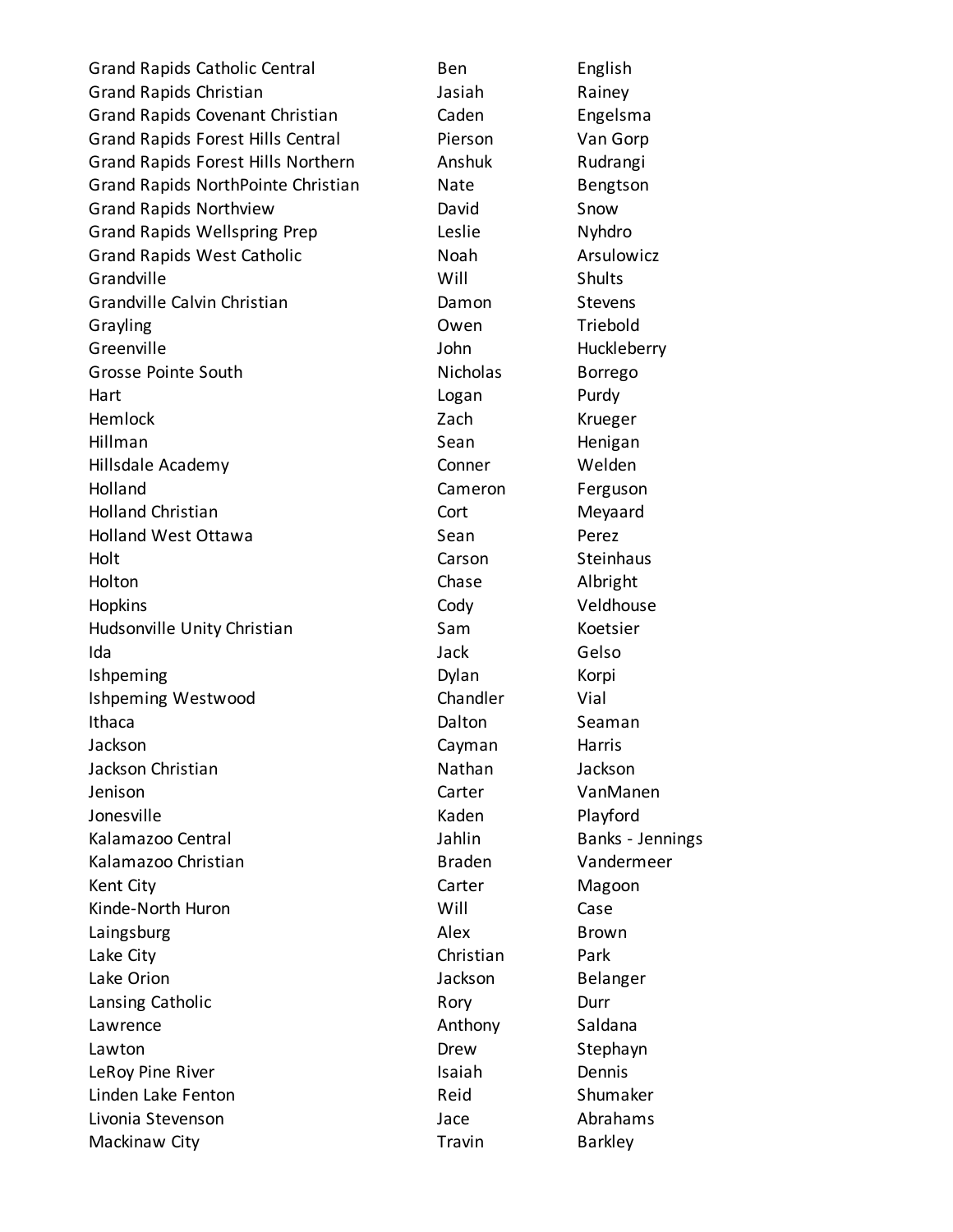Madison Heights Bishop Foley **Brendan** McGlinchey Manchester **Grant** Grant Tar Manistee Catholic Central Brendan McComb Manton Carson Danford Maple City Glen Lake Taigger Ritter Marine City Cardinal Mooney **Filter Studing Contract Contract Contract Contract Contract Contract Contract Contra** Marion **Marion** Christian Marion Marion Marion Meegan Baldwin Marlette **Tristan** Creighton Marquette **Logan** Peterson Marysville **Marysville Marysville** Marysville **Marysville Marysville** Marysville Mattawan **Mattawan** Jonathan Gergely McBain **Maloney** Brock Maloney McBain Northern Michigan Christian Trevin Winkle Menominee and a controlled a controlled a Aden and Laurin Mesick **Caleb** Linna Middleville Thornapple Kellogg **Christian** DeBruin Midland Bullock Creek Elijah McCreadie Midland Dow **Toluwani** Oshin Millington Curtis Monroe Monroe Andrew McCarthy Montague **Nichols Montague** Nichols Mt Morris Maliek Macon Munising Nebel and America Contractor Nebel America Contractor Nebel and Nebel and Nebel and Nebel and Nebel and Nebel and Nebel and Nebel and Nebel and Nebel and Nebel and Nebel and Nebel and Nebel and Nebel and Nebel and Muskegon Maurice Sain Jr Muskegon Mona Shores **Mason** Mason Hallett Muskegon Oakridge Garrett Wever Muskegon Reeths-Puffer The Coby Coby Mitchelson Muskegon Western Michigan Christian Joey Prince Napoleon **Marvin** Hartley Marvin Negaunee Jackson Gladwell New Boston Huron New Bronson New Buffalo **Anthony** Lijewski North Branch William Damaksa North Muskegon **Nedeau** Samuel Nedeau Northville Jack Holland Novi **Nathan** Schave Oak Park **Buller** Bwanna Miller Okemos Christian Brillantes Olivet **Brayden** Wine Onaway **Seann** Porter Onekama Sawyer Christensen Onsted Moore Harrison Moore Orchard Lake St Mary's **Thomas** Bauss Oscoda Jonathan Langley Otsego Jackson Richmond Ovid-Elsie **Alex** Eichenberg **Alex** Eichenberg Parma Western **Brendan** Brendan Mulcahy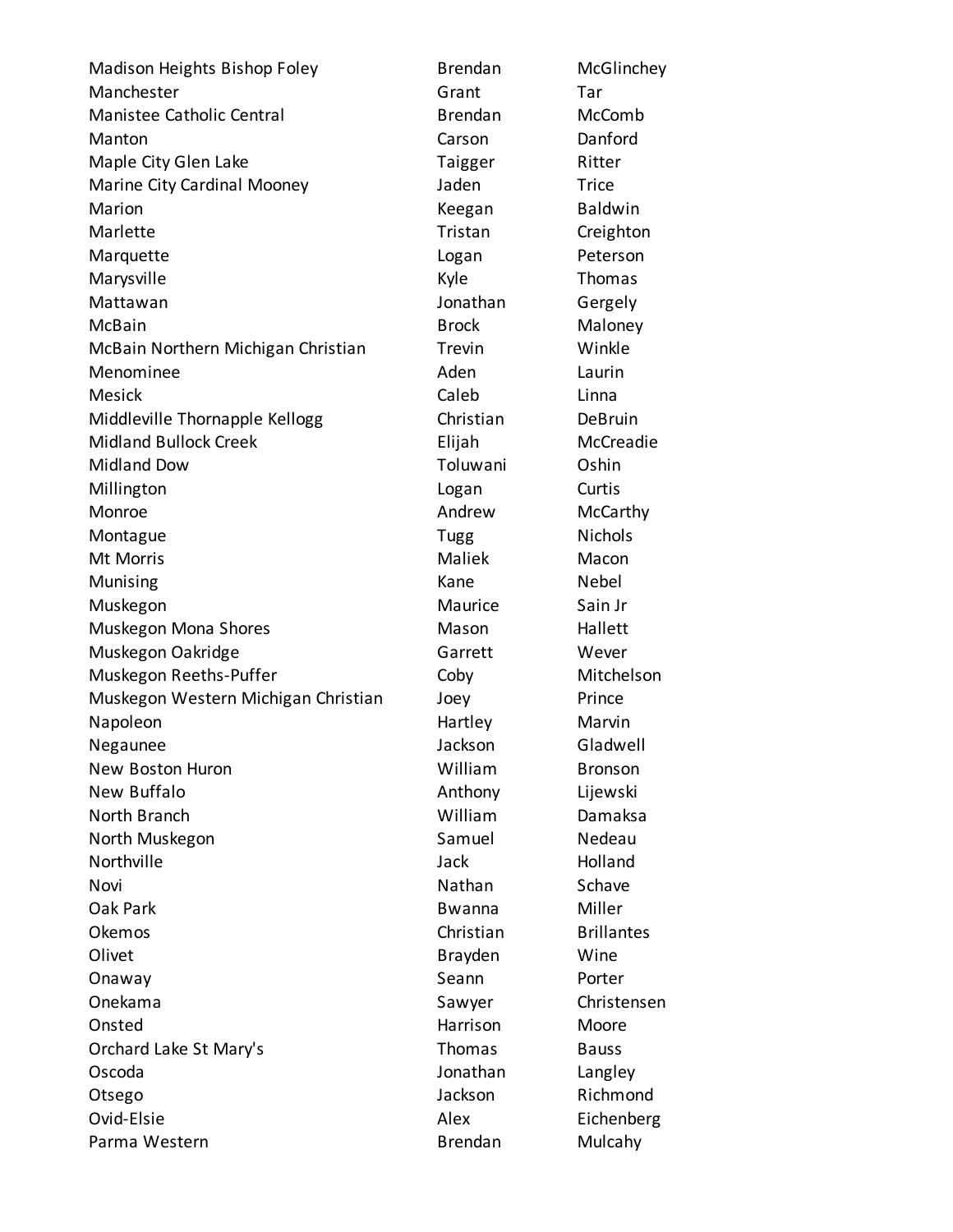Paw Paw **Contract Contract Contract Contract Contract Contract Contract Contract Contract Contract Contract Contract Contract Contract Contract Contract Contract Contract Contract Contract Contract Contract Contract Contra** Peck and the state of the state of the state of the Holman Holman and the Holman Holman Holman and the State o Pentwater **Campbell** Miller Pewamo-Westphalia **Ethan** Ethan Thelen Plymouth Bilal Hajjoul Plymouth Christian **Spencer** Spencer Mistele Pontiac Notre Dame Prep **Contract Contract Activity** Jonathan Risi Port Huron Northern **Ryan** Ryan Collins Portage Central **Canadian Communist Communist Communist Communist Communist Communist Communist Communist Communist Communist Communist Communist Communist Communist Communist Communist Communist Communist Communist Commun** Quincy Brandon Miner Ravenna **Meyers Contract Contract Contract Contract Contract Contract Contract Contract Contract Contract Contract Contract Contract Contract Contract Contract Contract Contract Contract Contract Contract Contract Contra** Reading **Contract Contract Contract Contract Contract Contract Contract Contract Contract Contract Contract Contract Contract Contract Contract Contract Contract Contract Contract Contract Contract Contract Contract Contra** Reese Tanner Tanner Terbush Richland Gull Lake Caleb Smith Riverview Gabriel Richard Luke Gordon Rochester **Humzah** Abu-Shanab Rochester Adams **Antonio** Tuppins Rochester Hills Stoney Creek Calvin Calvin Becker Rockford **Charlie Deutsch** Romulus Summit Academy North Raevon Thomas Roscommon Joel Ewald Roseville **Chris** Boler Royal Oak Shrine Catholic **National Strutter Catholic** Jake Massucci Rudyard **Cameron** Peterson Saginaw Nouvel **Max** Max Novak Saginaw Swan Valley **Saginaw Swan Valley** Contract Chemical Drew Sas Salem **Ashton** Wheeler Saline **Communists** Communist Communist Communist Communist Communist Communist Communist Communist Communist Com Schoolcraft Asher Puhalski Scottville Mason County Central Simon Shimel Shelby Joseph Hayes South Lyon East **Daniel** Stack Southfield Christian **Mike** Lividini, Jr. Sparta **Alex** VanderWilp Spring Lake Nino Padula St Charles **Brett** Gardner St Clair Shores Lake Shore **Shore** Shore **Xzorian** Simmons St Clair Shores Lakeview Shea Tackett St Ignace LaSalle **Ely** Ely **North** St Joseph Lake Michigan Catholic **Harrison** Lewis Standish-Sterling Nick Nick Niernberg Stanton Central Montcalm **Jared** Schultz Sturgis **Eleazar** Dukarski Tecumseh **Cole Cole Cole Cole Cole Cole** Three Rivers **Chase** Evans Traverse City Central Nathan Barbera Traverse City St Francis **Community** Community Owen Somerville